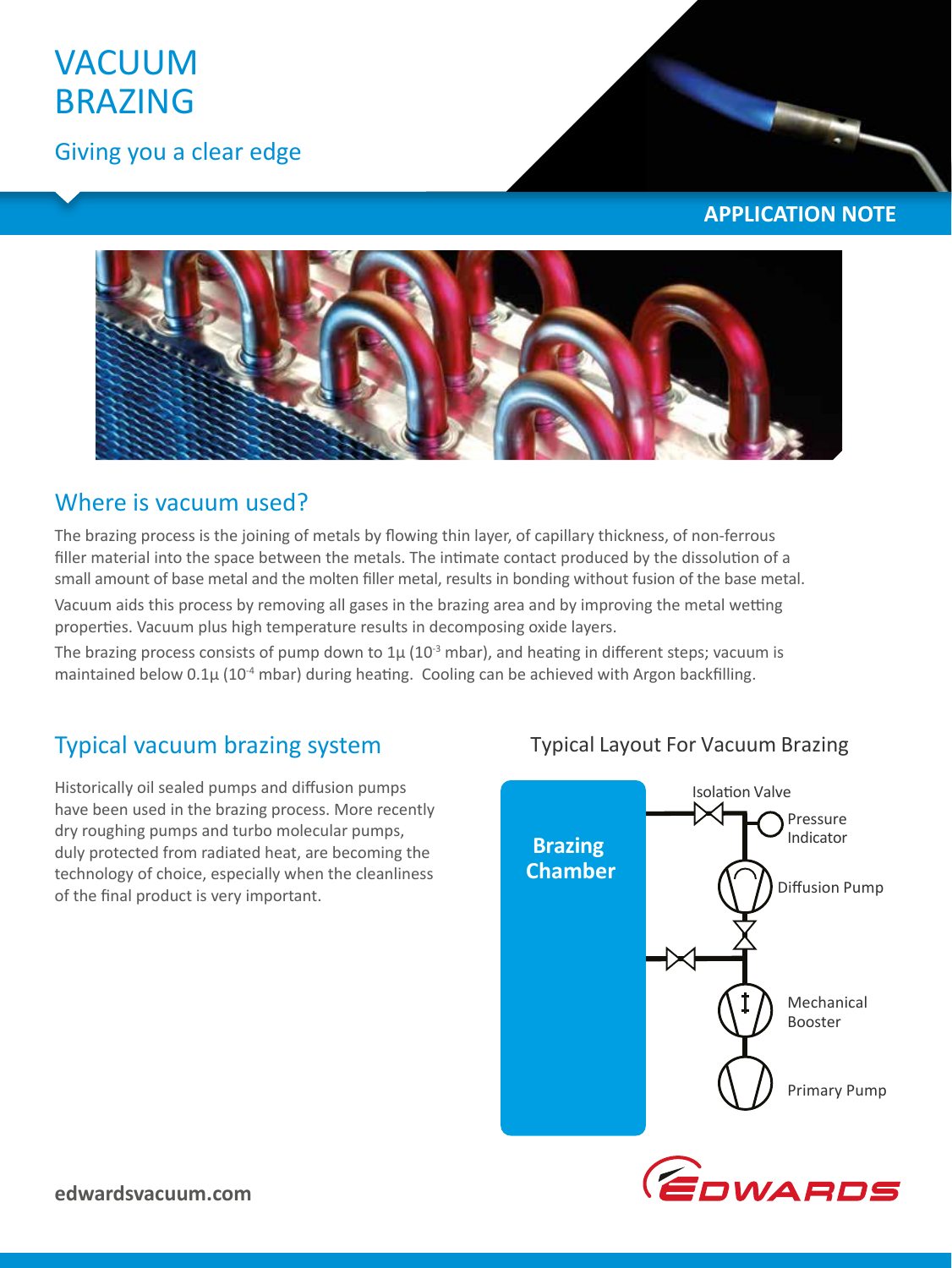# **Solutions**

| <b>Dry pumping systems - Recommended technology</b> |                                                                                                           |
|-----------------------------------------------------|-----------------------------------------------------------------------------------------------------------|
| GXS dry screw pumps and GMB booster combinations    | High Throughput series with the following models:                                                         |
| ·GXS160, GXS160/1750                                | • STP-H301, STP-H451, STP-A803, STP-A1303,<br>STP-A1603, STP-A2203, STP-XA2703, STP-XA3203,<br>STP-XA4503 |
| ·GXS250, GXS250/2600                                |                                                                                                           |
| ·GXS450, GXS450/2600, GXS450/4200                   |                                                                                                           |
| ·GXS750, GXS750/2600, GXS750/4200                   | Integrated Controller Series with the following<br>models:                                                |
|                                                     | · STP-iX455, STP-iXL455, STP-iXR1606, STP-iXR2206,<br>STP-iXA3306, STPIX3006, STPIXA4506                  |

Benefit: Dry pump systems substantially reduce maintenance and operating costs.

- •Increased tolerance to particles created during brazing process
- •Clean residual vacuum
- •Elimination of oil back streaming which is a source of contamination of the final product
- •Elimination of oil mist at the exhaust and external oil leaks

| <b>Oil Sealed pumping systems - Conventional technology</b>                                                                                                            |                 |
|------------------------------------------------------------------------------------------------------------------------------------------------------------------------|-----------------|
| Stokes microvac rotary piston pumps with                                                                                                                               | Diffusion pumps |
| EH and 6" Stokes booster combination                                                                                                                                   | $\bullet$ HT10  |
| $\bullet$ 212J                                                                                                                                                         | $\bullet$ HT16B |
| •412J                                                                                                                                                                  | $\bullet$ HT20B |
| •612J                                                                                                                                                                  |                 |
| Benefit: Generally, oil sealed pumps have high operating and maintenance costs. If oil sealed technology is to<br>be used, piston pumps are the vacuum pump of choice. |                 |
| • Rugged and less sensitive to dust and vapour handling<br>• Robust simple mechanism for high reliability and ease of rebuild                                          |                 |

- Low rotational speed enables the longest pump life cycle
- Choice of pumping combinations available with different boosters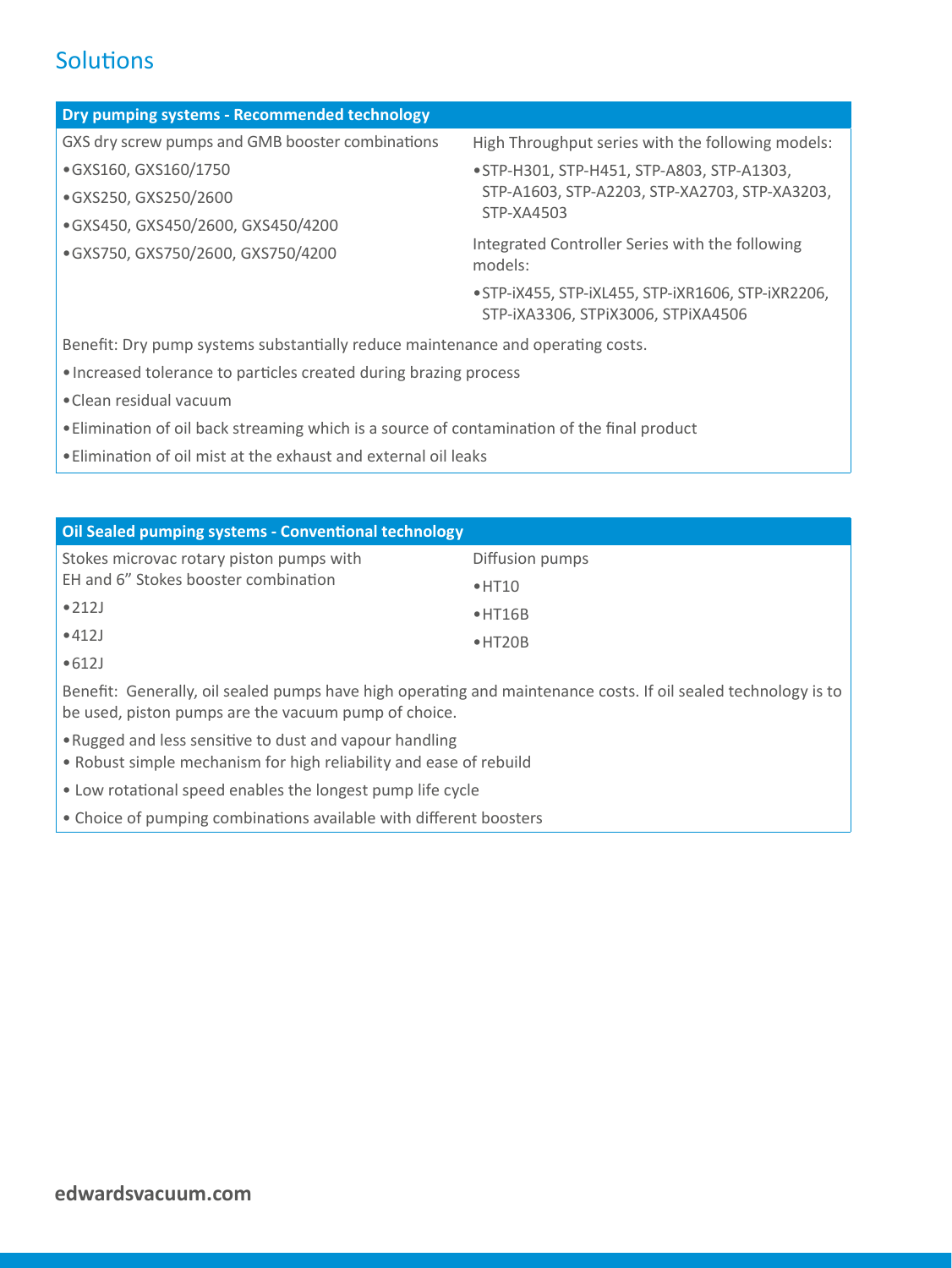# Edwards' Benefits

### GXS dry screw pumps

160 m<sup>3</sup>/h -750 m<sup>3</sup>/h primary pumps with pumping speeds up to 3,450 m<sup>3</sup>/h with vacuum boosters. Equipped with an intelligent on-board controller with extensive communication and automated control capabilities.

**Highly reliable**  Ability to handle harsh processes

**Low maintenance cost**  No unplanned down‐time

**Increased productivity**  Longer intervals between services

**Safe operation, consistent output**  Automated control of your process



### Microvac rotary piston pumps

Packaged with EH range or 6" series of mechanical boosters

**Value for investment**  Low rotational speed enables the longest pump life cycle

**Easy maintenance on site** Robust simple mechanism for high reliability and ease of rebuild

**Proven, tested; peace of mind**  Over 80 years of time tested proven performance